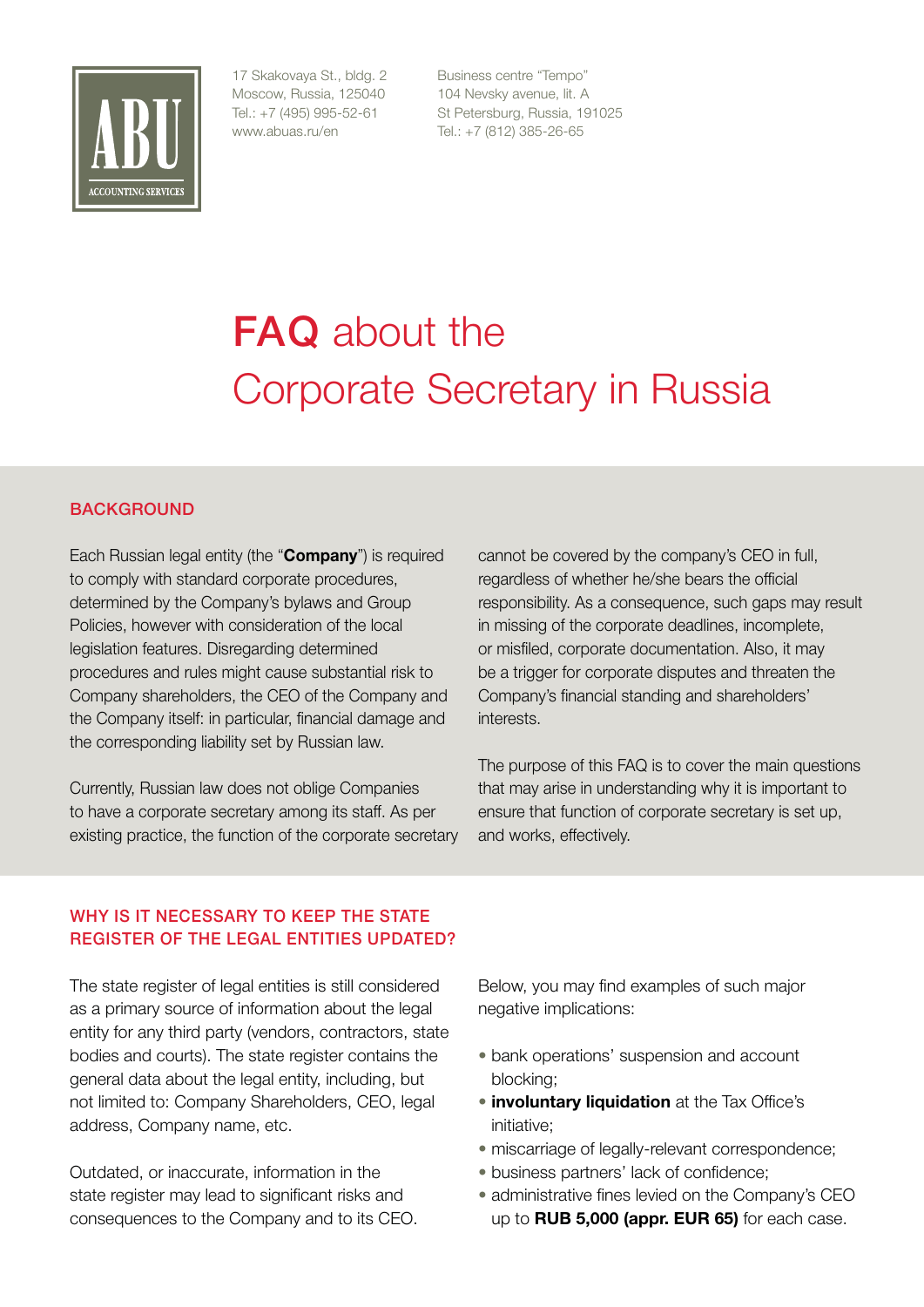#### WHAT ARE THE COMPANY BYLAWS AND WHY THEY ARE REQUIRED?

The Company bylaws represent the main constitutive document of a legal entity in Russia. Provisions of bylaws determine the corporate structure of the entity, allot rights and obligations to the Company management bodies and determine the order of decision-making process.

The Company bylaws may contain certain restrictions for the CEO, that should mandatorily be observed in the course of day-to-day activity, for instance: opening and closing bank accounts, entering into certain types of contracts on behalf of the Company and bonus payments. These limitations are aimed at protecting the Company shareholders' interests.

Disregard of requirements set by Company's bylaws, and local legislation, may lead to significant legal and financial consequences to the Company, its shareholders and CEO personally including, but not limited to:

- disputes between Shareholders;
- disputes over the legal force of decisions taken by Company CEO and other management bodies of the Company;
- bank refusal to make transactions on behalf of the Company;
- inability to arrange notarial acts;
- Company financial liability and personal financial liability of the CEO:
- administrative fines up to **RUB 700,000 (app. EUR 9,210)**, payable by the Company and up to **RUB 30,000 (appr. EUR 395)**, payable by the CEO;
- Company **involuntary liquidation** (when the Company operates with repeated, gross violations of the Russian corporate law).

The main goals of the Company Corporate Secretary are to prevent the occurrence of the above-listed consequences and ensure that Company operates strictly in accordance with its bylaws and that the bylaws' content complies with the requirements of the Russian corporate law.